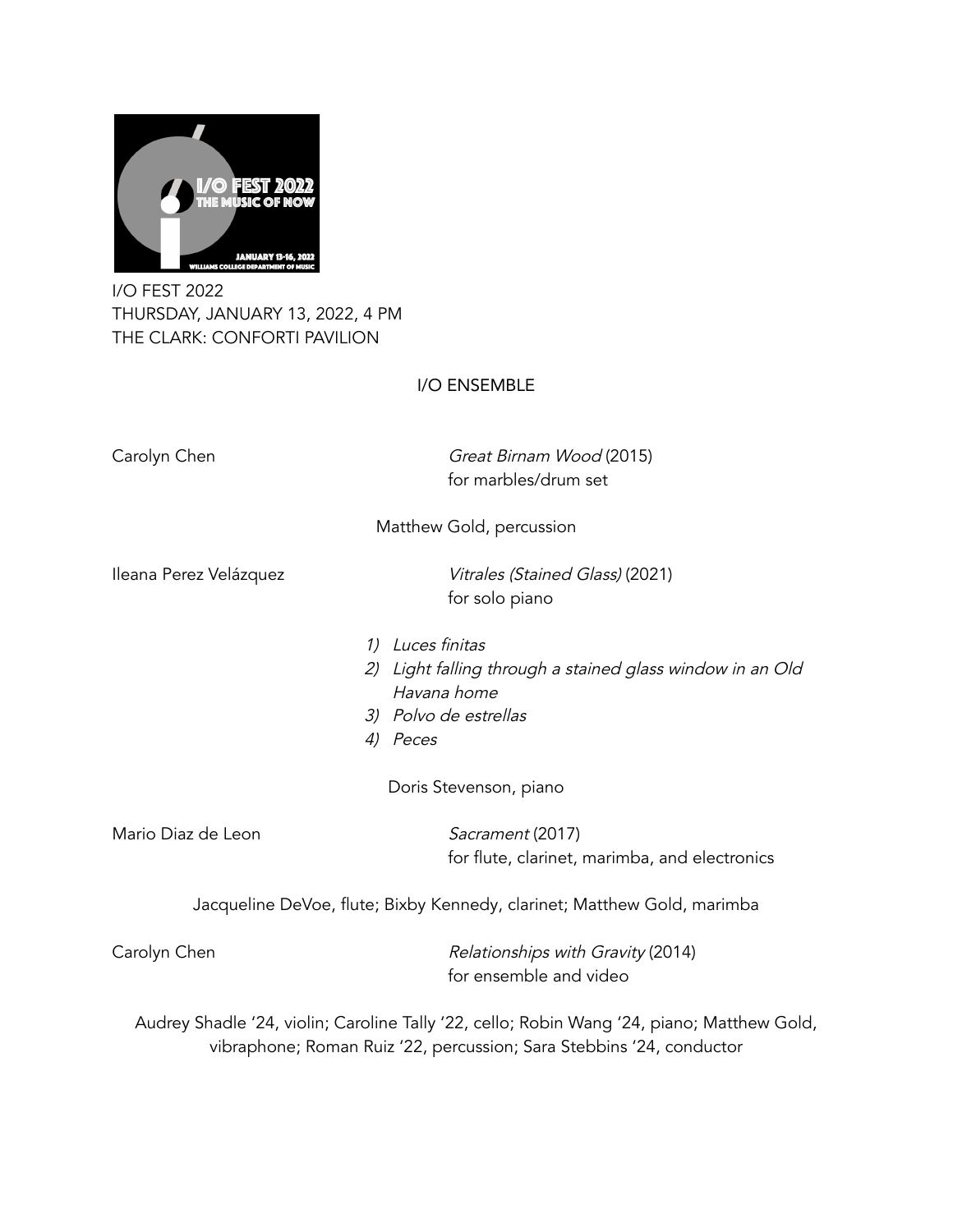### ABOUT THE PROGRAM

# Carolyn Chen: Great Birnam Wood

The direct and the indirect lead to each other in turn. It is like moving in a circle—you never come to an end. Who can exhaust the possibilities of their combination?[...] The onset of troops is like the rush of a torrent which will even roll stones along its course.

—Sun Tzu, the Art of War

Who can impress the forest, bid the tree/Unfix his earth-bound root?

—William Shakespeare, Macbeth

Special thanks to Eric Derr, for/with whom this was made.

—Carolyn Chen

Ileana Perez Velázquez: Vitrales (Stained Glass)

This composition was inspired by stained glass art and how the light that passes through stained glass is reflected in different time periods, cultures, and locations.

1) Luces finitas (lights that are no longer with us) is inspired by the stained glass art that was created in the European culture of the past. This piece serves as an introduction to the cycle, containing rhythms that remind us of stained glass from churches of the baroque period, while looking at and listening to them from a contemporary optic. These gestures are progressively mixed with syncopations and intonations from other cultures.

2) Light falling through <sup>a</sup> stained glass window in an Old Havana home. This piece transports us to the 19th century period of colonial mansions built in Old Havana, where stained glass was part of windows and doors in the architecture of patios. This stained glass contains very bright primary colors which are reflected through the strong Caribbean sunlight in the interiors of the houses. There is not much sound privacy in old Havana, where we can hear everyone and everything that passes through the streets including Afro-Cuban percussion rhythms: fragments of this sound world are included in this piece. The smell of the sea is also reflected by sudden passing waves of fragmented arpeggios.

3) Polvo de estrellas (star dust) takes us to the cosmos. Stars and their lights produce visual effects when we look at them from our human perspective. Such effects can be contemplated as a magnification of stained glass effects, produced by distant universes.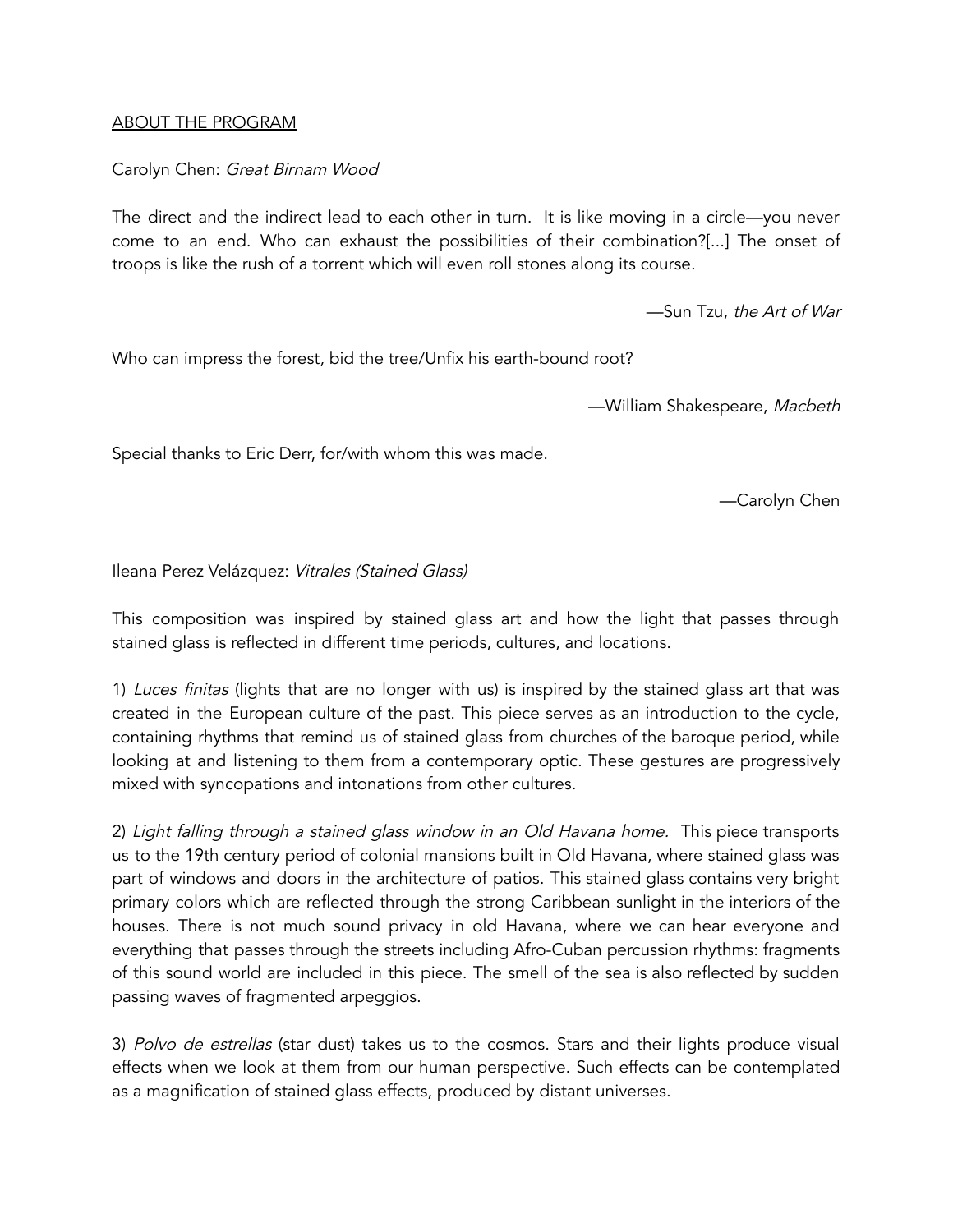4) Peces (Fish) is a stained glass visual art piece created by Cuban artist Amelia Pelaez in the first half of the 20th century, and is part of the permanent collection at MoMA. This piece brings us back to Cuban culture, which Pelaez represents in her work with very bright colors. Pelaez's piece is an abstract representation of the design of an old colonial Cuban house. In the center of this stained glass we can also see colorful fish, and the sea, all as part of the same abstract and colorful composition. This piece continues the spirit of Light falling through a stained glass window in an Old Havana home, resulting in a culmination and climax of some of the ideas presented previously in the second piece.

—Ileana Perez Velázquez

### Mario Diaz de Leon: Sacrament

## "Matter is spirit moving slowly enough to be seen." --Teilhard de Chardin

In Rosemary Radford Ruether's Gaia and God, she advocates for a 'sacramental tradition' of earth healing, linking historically heretical proponents of immanent divinity from Irenaeus to Whitehead. The above quote by Teilhard elegantly encapsulates an essential aspect of this thought, in which sacramental experiences are not proscribed by church authority, but are radically accessible through a celebration of body-centered, biocentric kinship. In tribute to these ideas, Sacrament uses repetition and variation to explore connections between speed and resonance, spaciousness and overload, growth and decay. In the opening section, arpeggiating woodwinds summon a distorted synth line, leading to a series of riff-oriented sections that cycle back to a varied beginning, nine minutes later. As in many of my works, the performers in Sacrament are invited to strike a balance between fierce precision and transformational nuance. The flute creates virtuosic contrasts between rapid fire arpeggios and "distorted" breath tones, the clarinet evokes fluidity and color, while the marimba alternates between hypnotic riffs, stentorian pulses, and ecstatic gestures that dance on the threshold of syncopation and pointillism.

—Mario Diaz de Leon

### Carolyn Chen: Relationships with Gravity

I sit. The Earth sits. We pull toward each other, all the time. I don't usually think about this unless something goes. When I fall, my body meets the earth—even if I lose focus, the pull is still working. The force is always there, pulling invisibly. The fall illuminates it.